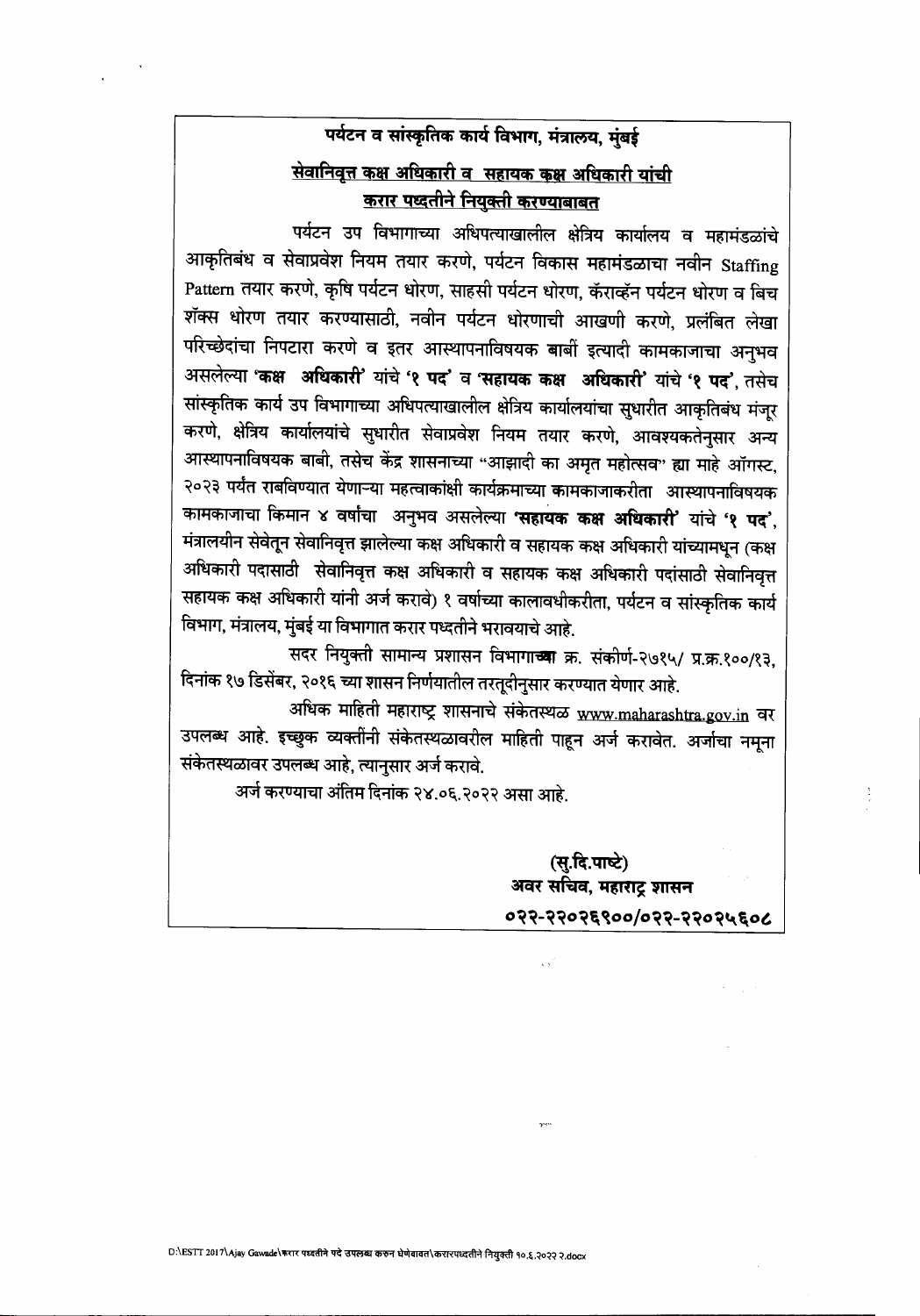# **Details on Website** पर्यटन व सांस्कृतिक कार्य विभाग, मंत्रालय, मुंबई **-Rc:u r"'lC{"d ~(f) H/I it.ft litim** *¥4ffl,",* **<sup>P</sup>'<JIctff1 (f)~0tUd4Id4('t**

#### **<u>विभागाची आवश्यकता :</u>**

पर्यटन उप विभागाच्या अधिपत्याखालील क्षेत्रिय कार्यालय व महामंडळांचे आकृतिबंध व सेवाप्रवेश नियम तयार करणे, पर्यटन विकास महामंडळाचा नवीन Staffing Pattern तयार करणे, कृषि पर्यटन धोरण, साहसी पर्यटन धोरण, कॅराव्हॅन पर्यटन धोरण व बिच शॅक्स धोरण तयार करण्यासाठी, नवीन पर्यटन धोरणाची आखणी करणे. प्रलंबित लेखा परिच्छेदांचा निपटारा करणे व इतर आस्थापनाविषयक बाबीं इत्यादी कामकाजाचा अनुभव असलेल्या **'कक्ष अधिकारी'** यांचे '**१ पद' व 'सहायक कक्ष अधिकारी' यांचे '१ पद'**, तसेच सांस्कृतिक कार्य उप विभागाच्या अधिपत्याखालील क्षेत्रिय कार्यालयांचा सुधारीत आकृतिबंध मंजूर करणे, क्षेत्रिय कार्यालयांचे सुधारीत सेवाप्रवेश नियम तयार करणे, आवश्यकतेनुसार अन्य आस्थापनाविषयक बाबी, तसेच केंद्र शासनाच्या "आझादी का अमृत महोत्सव" ह्या माहे ऑगस्ट, २०२३ पर्यंत राबविण्यात येणाऱ्या महत्वाकांक्षी कार्यक्रमाच्या कामकाजाकरीता आस्थापनाविषयक कामकाजाचा किमान ४ वर्षांचा अनुभव असलेल्या **'सहायक कक्ष अधिकारी' यांचे '१ पद', मंत्रालयीन सेवेतून सेवानिवृत्त झालेल्या कक्ष अधिकारी व सहायक कक्ष अधिकारी** यांच्यामधून (कक्ष अधिकारी पदासाठी सेवानिवृत्त कक्ष अधिकारी व सहायक कक्ष अधिकारी पदांसाठी सेवानिवृत्त सहायक कक्ष अधिकारी यांनी अर्ज करावे) १ वर्षाच्या कालावधीकरीता, पर्यटन व सांस्कृतिक कार्य विभाग, मंत्रालय, मुंबई या विभागात करार पध्दतीने भरावयाचे आहे.

अटी व शर्ती :-

<u>१) सदर नियुक्ती <mark>केवळ एक वर्षाच्या कालावधीकरिता</mark> सामान्य प्रशासन विभागाच्या</u> क्र. संकीर्ण -२७१५/प्र.क्र.१००/ १३, दिनांक १७ डिसेंबर, २०१६ च्या शासन निर्णयातील तरतूदीनुसार करण्यात येणार आहे.

२) राज्य शासनाच्या मंत्रालयीन सेवेतून 'कक्ष अधिकारी व सहायक कक्ष अधिकारी' या पदावरुन सेवानिवृत्त झालेला असावा.

३) आकृतिबंध मंजूर करणे, सेवाप्रवेश नियम तयार करणे, आवश्यकतेनुसार अन्य आस्थापनाविषयक बाबी, पर्यटन विकास महामंडळाचा नवीन Staffing Pattern तयार करणे, कृषि पर्यटन धोरण, साहसी पर्यटन धोरण, कॅराव्हॅन पर्यटन धोरण व बिच शॅक्स धोरण तयार करण्यासाठी, नवीन पर्यटन धोरणाची आखणी करणे, प्रलंबित लेखा परिच्छेदांचा निपटारा करणे इत्याची कामकाजाचा किमान ४ वर्षांचा अनुभव असावा.

४) उमेदवारास मराठी व इंग्रजी भाषेचे चांगले ज्ञान असावे.

५) उमेदवाराचे वय ६५ वर्षापेक्षा अधिक नसावे.

६) उमेदवार मुंबई अथवा लगतच्या जिल्ह्यात राहणारा असावा. d:\estt २०१७\ajay gawade\करार पध्दतीने पदे उपलब्ध करुन धेणेबाबत\करारपध्दर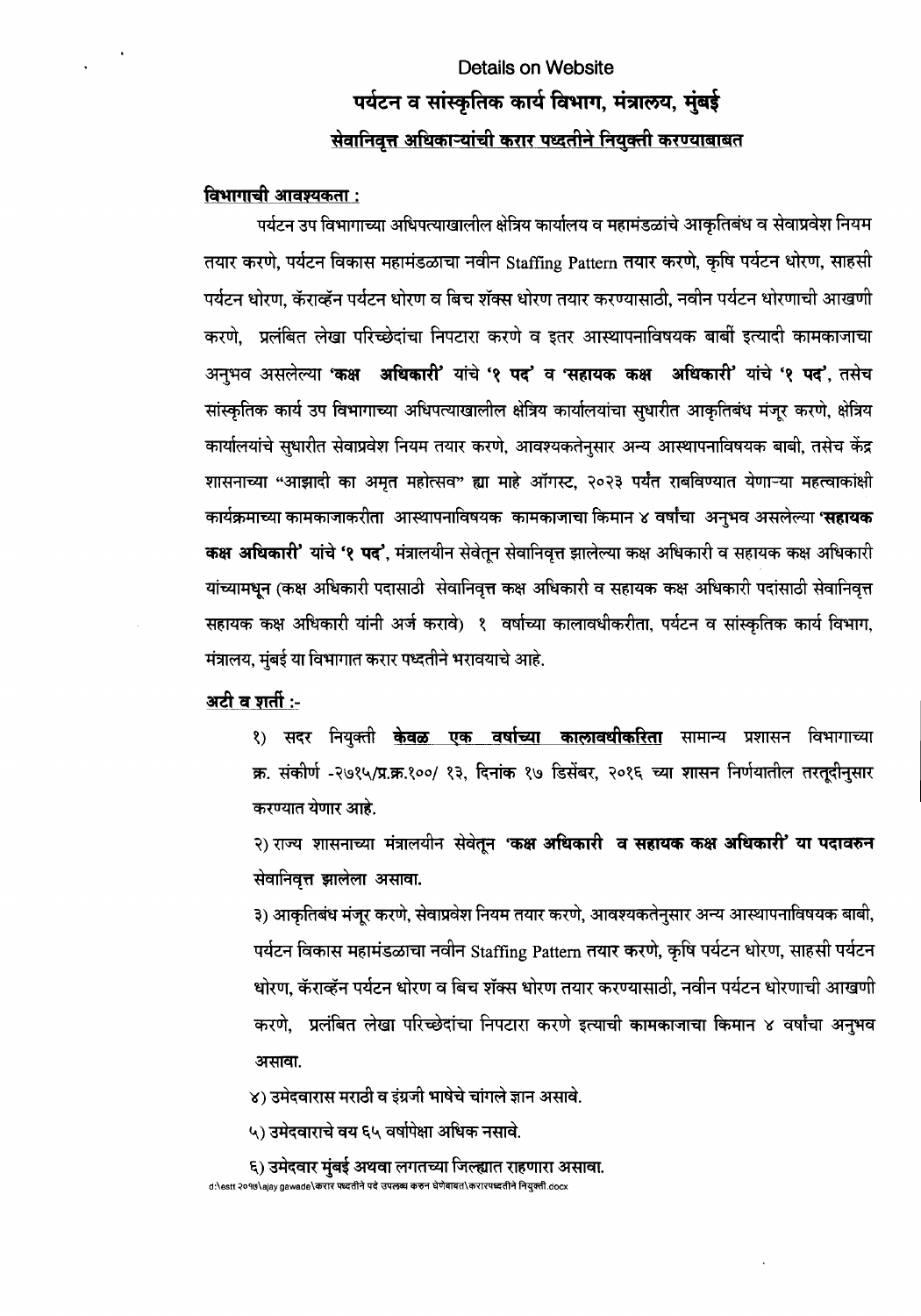- ७) आवश्यक अर्हता धारणा करणाऱ्या इच्छुक सेवानिवृत्त कक्ष अधिकाऱ्यांनी व सहायक कक्ष अधिकाऱ्यांनी सदर पदाकरिता विहित नमुन्यात अर्ज सादर करावा.
- ८) उमेदवाराने सदर पदाकरिता अर्ज दिनांक २४.०६.२०२२ सायंकाळी ५.३० पर्यंत "अवर सचिव (आस्थापना), दालन क्र.५२१, विस्तार इमारत, ५ रा मजला, पर्यटन व सांस्कृतिक कार्य विभाग, मंत्रालय, मुंबई-४०० ०३२" या पत्त्यावर पोहोचेल, अशा रितीने पोस्टाने पाठवावा अथवा व्यक्तीश: आणून द्यावा. या संदर्भात अधिक माहितीसाठी ०२२-२२०२६९००/०२२-२२०२५६०८ या दूरध्वनीवर संपर्क साधावा. विहित दिनांकानंतर प्राप्त झालेल्या अर्जावर कार्यवाही करण्यात येणार नाही. तसेच या संदर्भातील कोणत्याही पत्रव्यवहाराची दखल घेण्यात येणार नाही.
- ९) विभागास आवश्यक असलेली अर्हता व अनुभव नसलेल्या सेवानिवृत्त अधिकाऱ्यांनी अर्ज सादर केल्यास अशा अर्जाचा विचार करण्यात येणार नाही. तसेच अशा अर्जासंदर्भात शासनाशी केलेल्या पत्रव्यवहाराची दखल घेण्यात येणार नाही. तसेच अशा अर्जांना उत्तर देण्यात येणार नाही.
- १०) मुलाखतीद्वारे पात्र उमेदवारांची निवड करण्यात येईल. उमेदवार निवडीबाबतचा संपूर्ण अधिकार विभागाचा राहील.
- ११) करार पध्दतीने नियुक्त सेवानिवृत्त कर्मचाऱ्यांस पर्यटन व सांस्कृतिक कार्य विभाग, मंत्रालय, मुंबई येथे काम करावे लागेल.
- १२) इतर अटी व शर्ती सामान्य प्रशासन विभागाच्या क्र. संकीर्ण-२७१५/प्र.क्र.१००/१३, दिनांक १७ डिसेंबर, २०१६ च्या शासन निर्णयात नमूद केल्याप्रमाणे राहतील.

 $-x-x-$